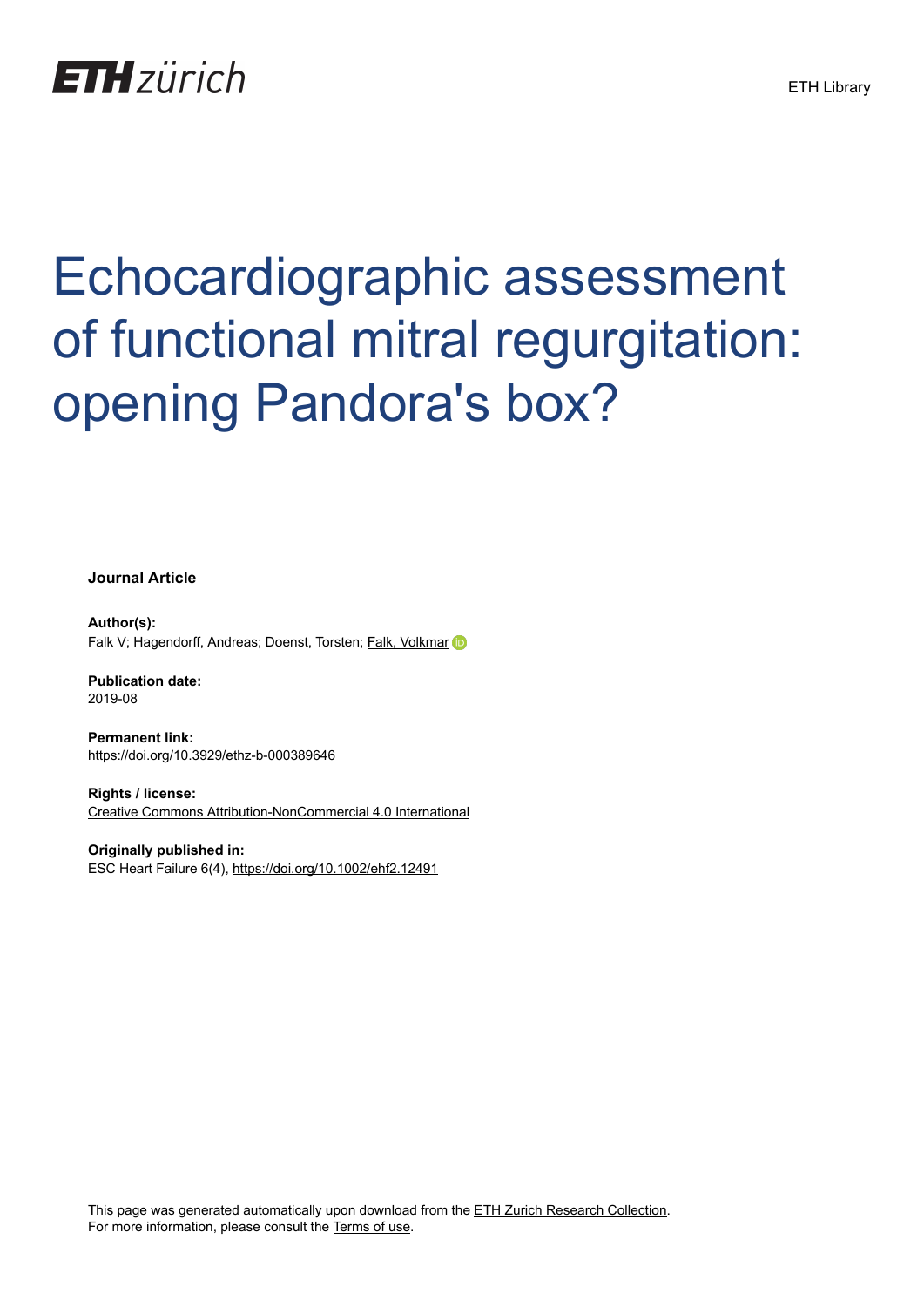### Echocardiographic assessment of functional mitral regurgitation: opening Pandora's box?

Andreas Hagendorff<sup>1†</sup>, Torsten Doenst<sup>2\*†</sup> and Volkmar Falk<sup>3</sup>

<sup>1</sup>Department of Cardiology, University of Leipzig, Leipzig, Germany; <sup>2</sup>Department of Cardiothoracic Surgery, Jena University Hospital, Friedrich Schiller University Jena, Jena, Germany; <sup>3</sup>Department of Cardiac Surgery, German Heart Center, Berlin, Germany

#### Abstract

Two recent trials of transcatheter mitral-valve repair in patients with functional mitral regurgitation (FMR) presented opposing results for the MitraClip® compared to medical therapy alone. The conflicting results gave rise to intensive discussions about assessment of mitral valve regurgitation (MR). A recent editorial viewpoint provided a potential explanation presenting a new pathophysiologic concept. However, the echocardiographic characterization of both trials' patients is inconsistent and the discussed concepts appear to suffer from plausibility weaknesses. It is well conceivable that limitations in the echocardiographic assessment of the trial patients introduced a bias regarding the selection of patients with severe (or less severe) MR that may be a more plausible explanation for the differences in outcome. We here illustrate our viewpoint regarding the two MitraClip trials and also illustrate the difficulties in assessing functional MR properly. It may indeed be "opening Pandora's box", but we will also make an attempt to provide a solution.

Received: <sup>27</sup> May <sup>2019</sup>; Accepted: <sup>11</sup> June <sup>2019</sup>

\*Correspondence to: Torsten Doenst, Department of Cardiothoracic Surgery, Jena University Hospital – Friedrich Schiller University of Jena, Am Klinikum <sup>1</sup>, Jena <sup>07747</sup>, Germany. Tel:. +49-3641-<sup>932</sup> <sup>29</sup> <sup>00</sup>; Fax: +49-3641-<sup>932</sup> <sup>29</sup> <sup>02</sup>; Email: doenst@med.uni-jena.de

†These authors contributed equally to the manuscript.

#### Introduction

Two recent trials of transcatheter mitral valve repair in patients with functional mitral regurgitation (FMR) presented different results for the MitraClip® compared with medical therapy alone with respect to all-cause mortality and the rate of hospitalization for heart failure.<sup>1,2</sup> While the MITRA-FR investigators did not observe an effect on death and hospitalization within 12 month follow-up, $<sup>1</sup>$  the COAPT investigators</sup> documented a 29% reduction of death and a 46% reduction of hospitalization within a 24 month follow-up.<sup>2</sup> These conflicting results gave rise to intensive discussions about assessment of mitral valve regurgitation (MR) summarized and addressed in several papers including a recent editorial viewpoint.3–<sup>6</sup> Because the echocardiographic characterization of the patients in both trials is inconsistent, the assessment of MR severity by semiquantitative parameters has to be reconsidered. $7-9$  The different results of MITRA-FR and CO-APT need to be interpreted in the context of previous surgical trials using the Alfieri procedure.<sup>10–14</sup> It is unclear why therapies using nearly the same principle—Alfieri suture vs.

MitraClip®—will have different prognostic implications, if patient cohorts of the recent trials are comparable.

#### Echocardiographic measurements in MITRA-FR and COAPT

As illustrated in Figure 1, in the MITRA-FR trial (in both control and treatment groups), the mean values of left ventricular end-diastolic volume (LVEDV) were about 245 mL (indexed LVEDV-135 mL/m<sup>2</sup>), the left ventricular ejection fraction (LVEF) 31%, the effective regurgitant orifice area (EROA) 0.3  $\text{cm}^2$ , and the regurgitant volume (RV) 45 mL. Based on these data, the calculated total left ventricular stroke volume (LVSV<sub>tot</sub>) is about 76 mL, left ventricular effective forward stroke (LVSV<sub>eff</sub>) volume is about 31 mL, and regurgitant fraction (RF) is about 59%.

In the COAPT trial (control and treatment groups), the mean values for LVEDV were about 195 mL, the LVEF was 31%, the EROA about  $0.4 \text{cm}^2$ , and RV were not presented

© 2019 The Authors. ESC Heart Failure published by John Wiley & Sons Ltd on behalf of the European Society of Cardiology.

This is an open access article under the terms of the Creative Commons Attribution-NonCommercial License, which permits use, distribution and reproduction in any medium, provided the original work is properly cited and is not used for commercial purposes.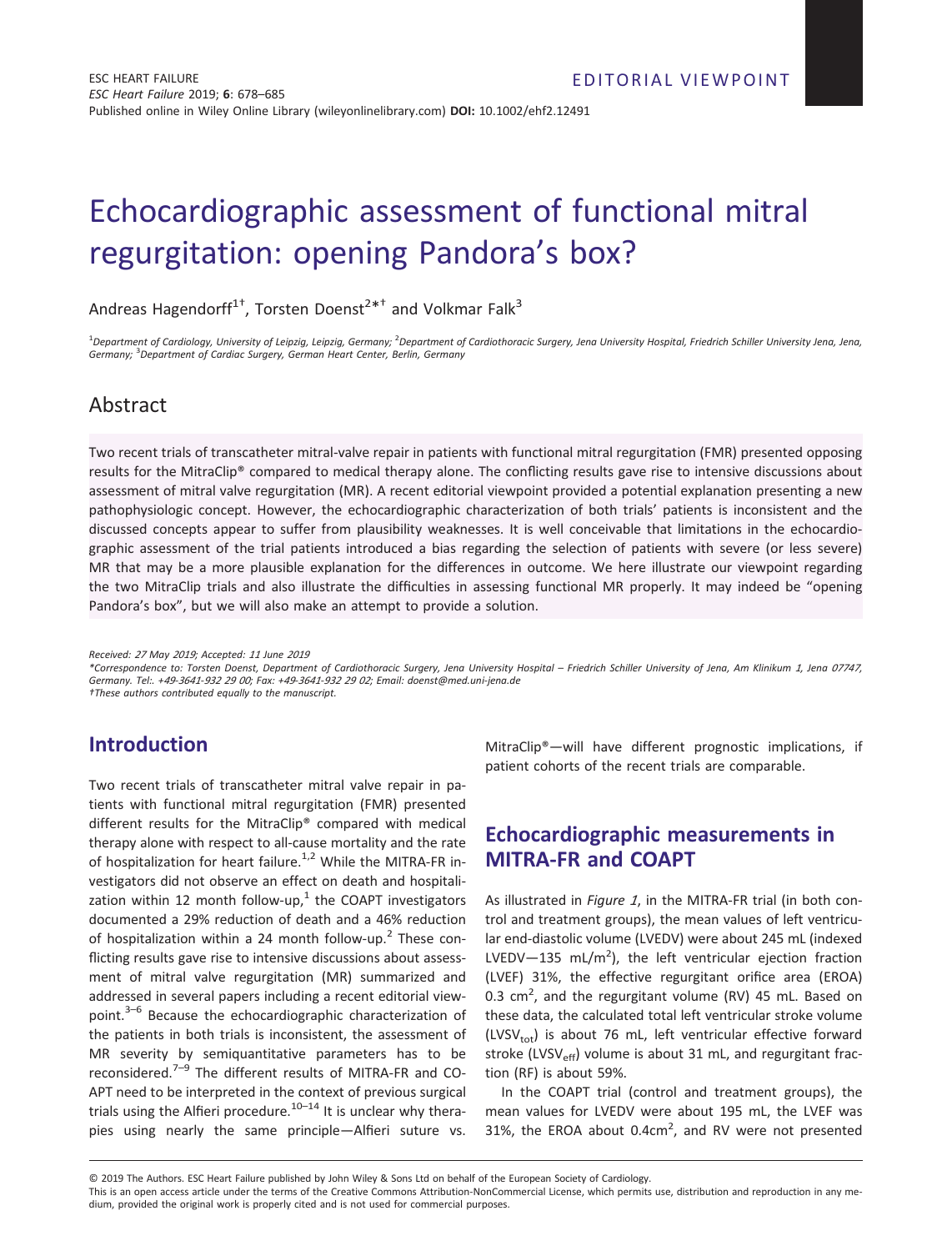Figure 1 Scheme of left ventricular long-axis view illustrating forward stroke volume and regurgitant volume in patients with FMR. The table summarizes the haemodynamic parameters presented and calculated from the data of the MITRA-FR and COAPT trial. EROA, effective regurgitant orifice area; LVEDV, left ventricular end-diastolic volume; LVEF, left ventricular ejection fraction; LVSV, left ventricular stroke volume; RF, regurgitant fraction; RV, regurgitant volume.



in the primary outcome publication but presented by the COAPT investigators at the recent meeting of the American College of Cardiology.<sup>15</sup> LVSV<sub>tot</sub> was reported as 51 mL and the RV as 60 mL. Thus, calculated RF would exceed 100%. These inconsistencies make the trial result difficult to interpret.

#### Attempted explanation for the conflicting echocardiographic results

It is accepted that using the popular proximal isovelocity surface area (PISA) approach for quantification of MR severity, the calculation of the EROA and consecutively also of RV determined by the PISA method is highly prone to methodological errors.  $4,7-9,16,17$  The centre of the orifice area and the maximum PISAs have to be correctly visualized in a representative sectional plane. Mathematical assumptions of a round office area, a central jet formation, and symmetric sphereshaped PISAs are rarely present in reality. In addition, mitral regurgitation is dynamic, which can hardly be fully characterized by single snapshot during the cardiac cycle. Despite these limitations, the PISA method was used in the recent two trials for MR quantification. Not surprisingly, MITRA-FR presents conclusive data of RV, while the COAPT trial was not able to provide conclusive data using the PISA method.

Because characterization of MR severity in the COAPT trial is inconclusive, it is not appropriate to conclude per se that all patients had moderate-to-severe or severe MR. Selection or sampling bias towards moderate and mild FMR may have induced inaccurate quantification.<sup>18-20</sup>

A second attempt to explain the different results of MITRA-FR and COAPT is the relation of EROA and RV to LVEDV and to distinguish between proportionate and disproportionate FMR according to LV size. $4,21$  The more enlarged LV dimensions, the less reverse remodelling can be presumed after treatment. However, the mean difference of LVEDV between the two trials is 'only' 45 mL, and the mean LVEF in the COAPT trial cohorts is practically the same than in the MITRA-FR cohort suggesting that LV remodelling of all cohorts in both trials is in the same range considering the measuring error of LV planimetry using the Simpson's method within the range of ±20% using transthoracic 2D echocardiography due to foreshortening views. Thus, conclusions based on LVEDV and LVEF in FMR patients in MITRA-FR and COAPT should be drawn with care. To analyse LV remodelling and reverse LV remodelling after therapy in more detail, additional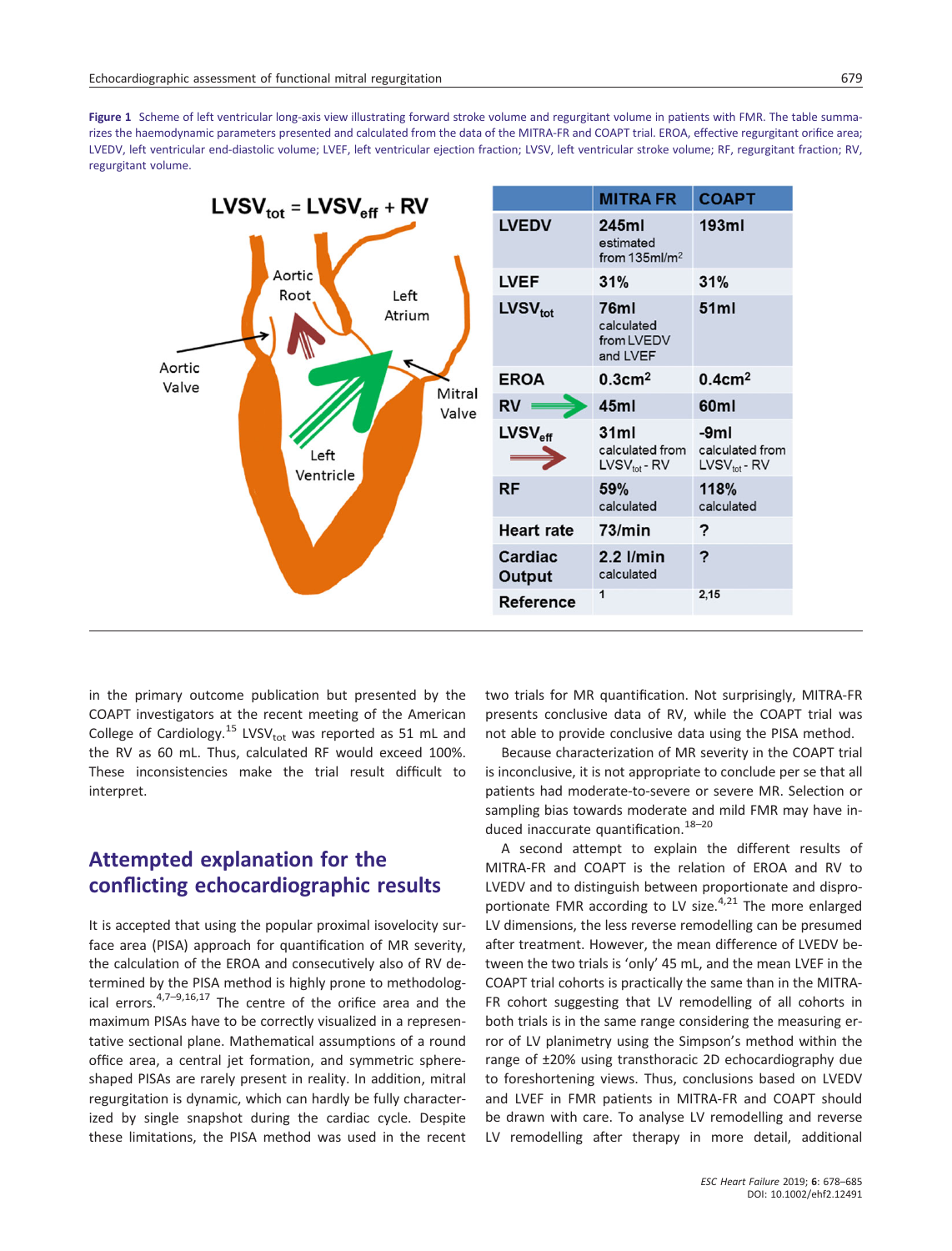parameters describing the LV geometry and LV function should be presented such as sphericity ratio and index, lateral and posterior dislocation of the papillary muscle, interpapillary muscle distance, tenting area and tethering angles, and LV contractility parameters such as peak power index and global longitudinal peak systolic strain.<sup>22-28</sup> However, LV contractility parameters should only be determined in patients with regular sinus rhythm. Both trials have not presented any of these assessments. This lack of information substantially limits the interpretation of the results.

#### Can a 'teleological approach' to characterize functional mitral regurgitation be accepted?

Addressing the described inconsistencies and the potential of reverse LV remodelling in FMR, Grayburn et al. proposed a new conceptional framework.<sup>4,22</sup> For clinical decision making, 'the principal reason to fully characterize and quantify the determinants of functional MR is to determine if an intervention directed at the mitral valve is capable of changing the clinical course of the disease<sup>'4</sup> and 'viewed through this lens, the precise sequence of events that may have led to the clinical presentation of the patient becomes irrelevant. If an intervention directed at the mitral valve changes the natural history of the disease, then the MR should be considered a target for therapy, even if it is "secondary" to LV dysfunction'.<sup>4</sup> While these statements sound convincing, this rather teleological approach to FMR should at least be based on an accurate characterization of the patients' haemodynamic state. However, this characterization is not convincing in both trials based on inconclusive data. As presented for COAPT, the mean LVSV $_{\text{tot}}$  is about 50 mL. A 50% RF representing severe FMR would correspond to an RV of 25 mL. Thus, the mean measuring error of RV in COAPT is about 35 mL (RV was reported to be 59 mL, Figure  $1$ ) corresponding to a 140% difference of the presumably correct RV. Considering such an enormous measuring error, it has to be assumed that patients with mild or moderate MR were also included into the cohorts of COAPT, significantly influencing and improving the overall prognosis per se. The assumed forward stroke volume of 25 mL in the COAPT trial in the presence of a 50% RF and an assumed heart rate of 100/min implies a cardiac index in the range of 1.5 L/min  $m<sup>2</sup>$  (which is probably overestimated based on the assumptions made), which meets criteria for cardiogenic shock. In addition, the forward stroke volume of 31 mL at a heart rate of 73 bpm in the MITRA-FR trial results in a cardiac output of 2.2 L/min and an estimated cardiac index of 1.2 L/min  $m^2$ , describing similar haemodynamics as in COAPT.

If patients with mild and moderate FMR, who will have a better prognosis per se, were included in the trials, the

impact of percutaneous mitral valve therapy in FMR has to be reevaluated from a different point of view. The positive outcome data from COAPT (improvement in symptoms and survival in the MitraClip group) suggest a prognostic impact of this intervention in patients with heart failure. It therefore has to be compared with new options of conservative heart failure therapy.<sup>29,30</sup> Regarding this issue, it is extremely important that prior to inclusion into the trials, conservative medical heart failure therapy was optimized. Unfortunately, both trials do not provide clinical and echocardiographic data of the patients prior to inclusion—especially prior to intervention—to prove the optimization of baseline medical therapy and to document exclusion of FMR due to potential acute ischaemia-induced or inflammation-induced heart failure or

The PRIME investigators recently reported in a patient cohort with a mean LVEDV of 202 mL, a mean LVEF of 34%, and (in contrast to MITRA-FR and COAPT) a mean EROA of only  $0.2 \text{ cm}^2$ , significant changes in mitral valve function as a consequence of medical treatment. Sacubitril/valsartan led to a 30% reduction of the EROA (primary end point vs. 9% with valsartan alone) as well as a significant decrease of the secondary end point RV by 33% with sacubitril/valsartan and 12% with valsartan alone, documenting that optimizing medical therapy has a substantial ability to reduce MR severity in heart failure patients (presumably if reverse LV remodelling is present). 31,32

partial cardiac decompensation due to hypertension or

arrhythmias.

With respect to an optimized baseline medical therapy prior to inclusion into the trial and the potential influence of optimized medical therapy on the trial end point, Grayburn et al. comment the COAPT data as follows: 'the authors of the COAPT trial have not explained why a difference in background drug treatment would explain the discordant results across the two studies. Interestingly, in the COAPT trial even though medical therapy was supposed to have been maximized prior to randomization—drug treatments were intensified to a greater degree in the device than in the control arms during the follow-up period'.<sup>4</sup> Considering the PRIME data, the discrepancy of baseline medical therapy casts doubt on comparable optimization of medical therapy at inclusion and during follow-up due to a relevant confounding bias.  $33,34$ It would therefore be important to get insights into the clinical and echocardiographic data of the pre-inclusion period of both trials.

In addition, the potential long-term side effects of induced mitral valve stenosis after Mitra-clipping have to be considered. Assuming a circular mitral valve orifice area, central clipping and a clipping bridge of 4 mm after clipping an orifice area of 4 cm<sup>2</sup> ( $\pi$  × r[cm]<sup>2</sup> = 4[cm<sup>2</sup>] = 3.14 × 1,13[cm]<sup>2</sup> = 4[cm<sup>2</sup>]) will result in two orifice areas after clipping  $(3.14 \times 0.57$ [cm]<sup>2</sup>  $+3.14 \times 0.57$ [cm]<sup>2</sup> = 2.05[cm<sup>2</sup>]). Based on the recommendations of echocardiographic assessment of valve stenosis, the range of mild mitral valve stenosis is between 1.5 and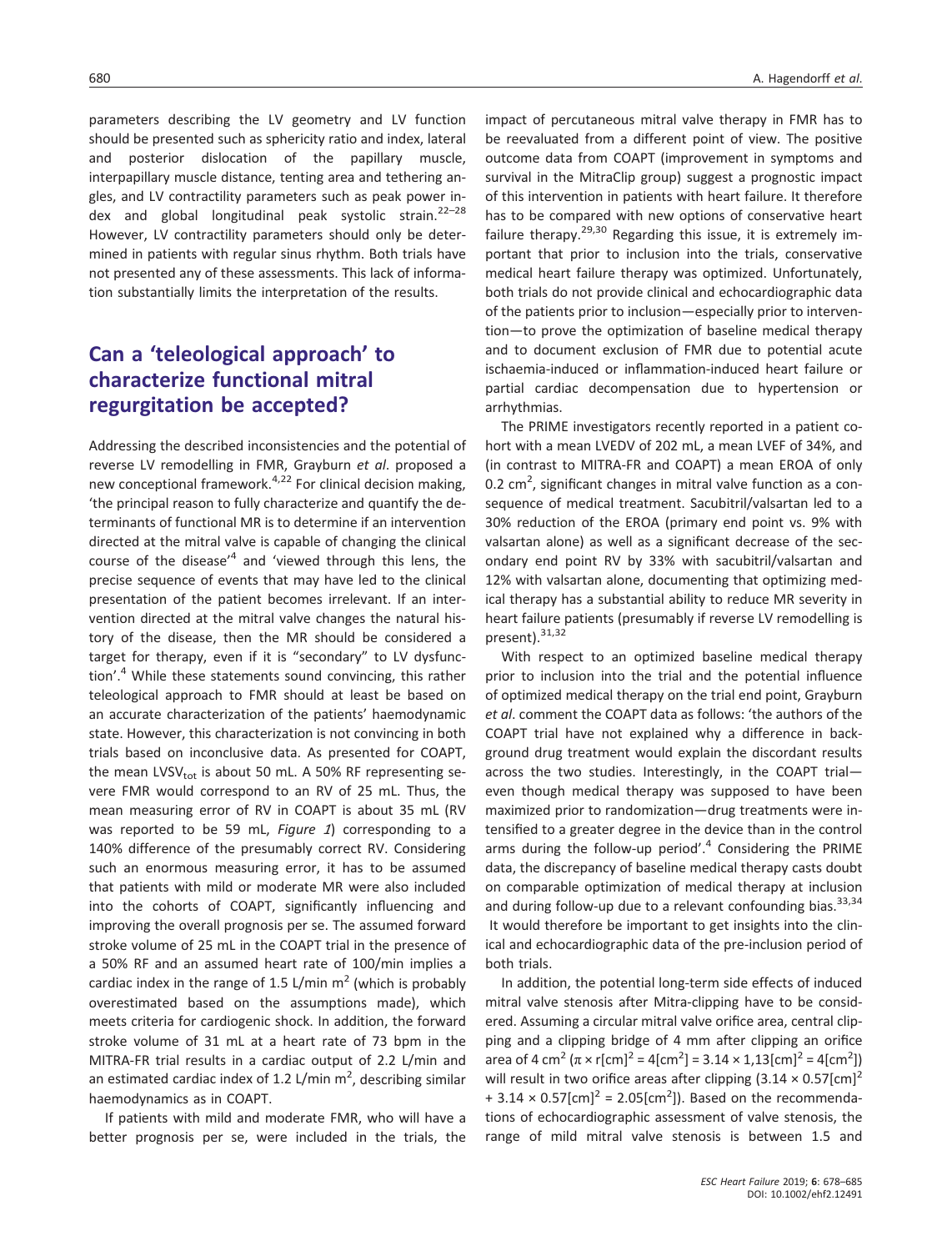2.5 cm<sup>2</sup>. With respect to the impact of the MitraClip<sup>®</sup> procedure on the generation of mitral stenosis, in theory, a mitral valve orifice area should be larger than 4.5  $\text{cm}^2$  prior to intervention. Otherwise, one would risk inducing functional mild or mild-to-moderate mitral stenosis. Thus, in future trials of percutaneous mitral valve therapy, the mitral valve orifice area prior and after therapy as well as echocardiographic parameters characterizing the pulmonary circulation should be provided to be able to analyse potential long-term effects of restrictive LV filling patterns after intervention potentially influencing outcome.

#### Proposal of a new echocardiographic approach classifying and analysing functional mitral regurgitation

Because of the uncertainty in characterization of FMR patients, a more detailed echocardiographic assessment with respect to the underlying pathophysiology would be helpful. Four types of FMR may be differentiated and analysed according to the stage of the disease (echocardiographic examples are shown in Figure 2): first, FMR induced by nonischaemic LV remodelling due to congestive heart failure in hypertensive heart disease (FMR type 1); second, nonischaemic LV remodelling in dilated or toxic cardiomyopathy or post-myocarditis (FMR type 2); third, ischaemic FMR induced by territorial myocardial infarction and LV remodelling of the viable myocardium (FMR type 3); and fourth, FMR induced by left atrial (LA) remodelling, most often due to chronic atrial fibrillation (FMR type 4).

(1) FMR type 1: The echocardiographic characterization of the disease stages in FMR type 1 due to hypertensive heart disease is relatively easy. As an example, the echocardiographic assessment in a patient with untreated hypertensive heart disease is shortly described focusing on the parameters LVEF, LVEDV (both determined by LV planimetry), and left ventricular end-diastolic pressure (LVEDP) determined by the surrogate parameter E/E′. The first stage of mild MR is characterized by a regurgitant jet into the left atrium in the presence of normal values of LVEF, LVEDV, and E/E′ determined by echocardiography. An increasing amount of regurgitation resulting in mildto-moderate MR is compensated just by an increase in LVEF to ranges >55% to maintain cardiac output. Thus, LVSV<sub>tot</sub> increases due to the RV increase and LVSV<sub>eff</sub> remains constant in the presence of normal values of LVEDV and E/E′. A further increase of regurgitation results in dilatation and an excentric LV hypertrophy described by echocardiography by an increased LVEF and an increased

Figure 2 Illustration of different types of FMR: (A) FMR type 1 due to congestive hypertensive heart disease, (B) FMR type 2 due to dilated cardiomyopathy, (C) FMR type 3 due to extended anterior myocardial infarction, and (D) FMR type 4 with mitral annulus dilatation due to chronic atrial fibrillation. Each example is presented in the apical long-axis view at systole by grey scale imaging and by colour-coded Doppler imaging including scale with Nyquist limit. FMR, functional mitral regurgitation; LA, left atrial; LV, left ventricular.



FMR type 3 - ischemic cardiomyopathy post infarction

LV remodeling

 $LA$  remo

FMR type 4 - atrial fibrillation

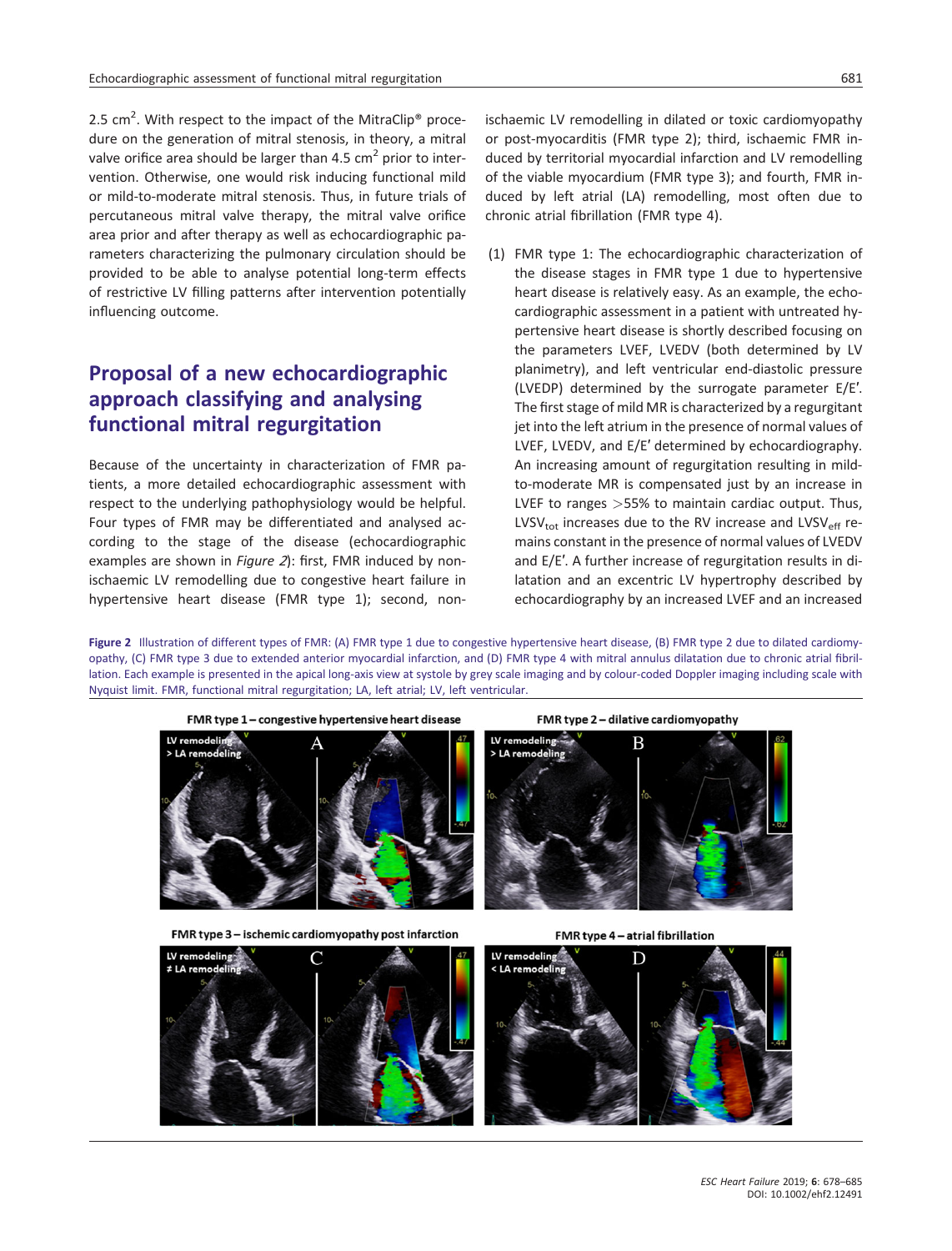LVEDV in the presence of a normal E/E′. With further increasing MR, e-velocity will significantly increase resulting in a significant increase of E/E′, which is in parallel documented by an increase in systolic pulmonic arterial pressure. Beside medical therapy, interventional or surgical therapy may be an option, presumably most effective if LVEDP is increased. The last stage of FMR type 1 is characterized by contractile insufficiency resulting in decreasing LVEF in the presence of increased LVEDV and increased E/E′. Deformation of the left ventricle and the mitral valve in FMR type 1 is characterized among other parameters by a large tenting area and the seagull sign.<sup>7,24,25</sup>

- (2) FMR type 2: FMR in dilated or toxic cardiomyopathy is also due to LV remodelling causing retraction and tethering of the mitral leaflets with consecutive FMR. In contrast to hypertensive heart disease, LVEF decrease in the presence of LVEDV increase will be primarily observed. Thus, the sequelae of LVEDV and LVEDP increase can vary.
- (3) FMR type 3: The scenario in ischaemic FMR varies between different conditions depending on location and extension of myocardial ischaemia. The echocardiographic evaluation is more complex. For example, a patient with mild regurgitation may exhibit an RV of 25 mL and an  $LVSV_{\text{tot}}$  of 100 mL in a normal LV prior to infarction. The RF is 25%. If an acute myocardial infarction occurs, contractile function usually acutely decreases. Assume LVSV $_{\text{tot}}$  is reduced to 50 mL. Because in the acute stage, LV dimensions are normal, LVEDP is increased, RV is unchanged with 25 mL, resulting at once in a 50% RF representing severe MR according to current definitions. Depending on revascularization success, LV remodelling, concomitant medical therapy, and the tethering forces to the mitral valve, different sequelae may occur. In the presence of optimal circumstances with predominant closing forces to the mitral valve, ischaemic myocardium recovers and LV remodelling can be nearly completely avoided resulting in restoration of mild MR. If myocardial infarction and scar formation occurs without tethering of the mitral valve under optimal therapy, LV remodelling within at least borderline increases of LV dimension will cause borderline increase of LVEDV and E/E′ in the presence of reduced LVEF and a mild-to-moderate or moderate MR. If scar formation affects papillary muscles and the mitral integrity of the chords and LV remodelling as well as aneurysm formation occurs, the severity of MR will increase and the constellation of reduced LVEF, increased LVEDV, and increased E/E′ can be assessed. Deformation of the mitral valve at this stage of FMR type 3 is also characterized among other parameters by a large tenting area, an increased vena contracta, and mostly by excentric jet formation.
- (4) FMR type 4: The echocardiographic scenario in FMR type 4 may again be different—mainly with respect to the differences in LV size due to concomitant

myocardial ischaemia and old infarcted areas as well as due to arrhythmia-induced tachy-cardiomyopathy. If LV function is normal, the mitral annulus is dilated due to the LA remodelling resulting in insufficient coaptation of the mitral leaflets. The deformation of the mitral valve in FMR type 4 is characterized by nearly zero tenting area. In patients with FMR type 4, echocardiographic assessment by semiquantitative MR parameters is highly prone to error. Vena contracta and RV determination by PISA method is misleading due to the variability of LV contraction during atrial fibrillation, analysis of jet area and its relation to the LA is generally misleading and should not be used, and reversal of pulmonary vein flow is misleading due to the large LA dimensions. Thus, a quantitative assessment of RF can be proposed—of course with respect to all their limitations. The echocardiographic constellations of a relevant FMR type 4 vary between normal and reduced LVEF due to concomitant diseases, normal LVEDV or mildly increased LVEDV in the presence of markedly increased LA volume, and increased E/E′, which is, however, per se increased in patients with atrial fibrillation.

It has to be discussed whether or not this proposal of FMR classification can be more differentiated into additional types. However, this proposal sets the stage to determine the prognostic importance of these echocardiographic subgrouping in FMR.

#### Echocardiographic assessment of functional mitral regurgitation focusing on regurgitant fraction as target parameter

The inconsistencies of echocardiographic assessment of MR severity by semiquantitative parameters support a quantitative approach to determine MR severity by echocardiography.<sup>35,36</sup> Thus, we suggest that RF may be the only reliable parameter to quantify the severity of valvular regurgitation. Parameters such as EROA or RV are as semiquantitative as vena contracta or reversal of pulmonary vein flow. It is easy to understand that RV is semiquantitative despite declaring a true number because a fixed RV (e.g. 30 mL) may exhibit substantially different effects in relation to potentially significantly different related volumes (such as end-diastolic volume, EF, stroke volume, and cardiac output.)

In conclusion, the relationship between LVSV $_{\text{tot}}$  and RV is relevant in humans with significantly varying cardiac outputs. Thus, MR severity can only be depicted by the parameter RF as illustrated in Figure <sup>3</sup>. Attempts to characterize FMR by PISA radius without information about the Nyquist limit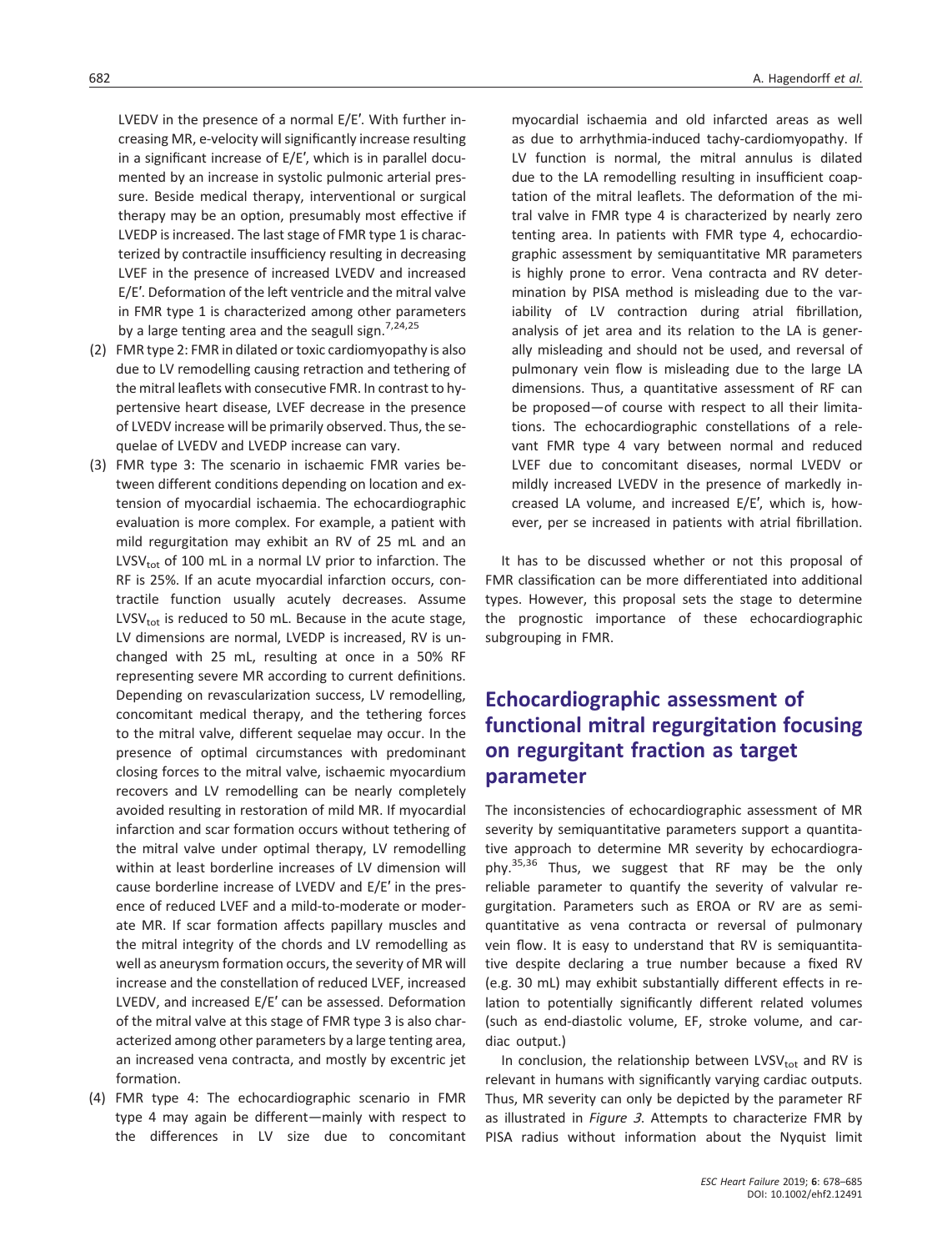Figure 3 Illustration of the impact of LV size, LV ejection fraction, and regurgitant volume (RV) on regurgitant fraction (RF): a case of mitral regurgitation at early stage of hypertensive heart disease with normal sized LV (LVEDV about 60 mL) is shown in the apical long-axis view by grey scale imaging (A) and by colour-coded Doppler imaging including scale with Nyquist limit (B). In addition, the volume measurement of LVEDV is presented (C). A case of FMR type 4 with increased sized LV (LVEDV about 210 mL) is shown by representative images in (D–F). The schemes on the right side illustrate the relationship between LV size and LVEF on RF in the presence of equal RV. FMR, functional mitral regurgitation; LVEDV, left ventricular end-diastolic volume; LVEF, left ventricular ejection fraction; LVSV, left ventricular stroke volume; MR, mitral valve regurgitation; RF, regurgitant fraction; RV, regurgitant volume.

#### Relationship between LVEDV, LVEF and RV In normal hearts RF can be significantly increased despite normal LVEF, if RV is small. In LV-remoding RF is significantly increased with reduced LVEF, if RV is small.



Possible variations of LVEDV and LVEF with equal RV

cannot be precise and the determination of an RV, which is greater than LVSV<sub>tot</sub>, is implausible. Finally, describing vena contracta in other sectional planes than the parasternal long-axis view, in which the vena contracta was defined, is not yielding valid numbers. The most reliable and most robust semiquantitative parameter to estimate MR severity appears to be the ratio of VTI $_{MV}$  (where VTI $_{MV}$  is the transmitral velocity time integral) and VTI<sub>LVOT</sub> (where VTI<sub>LVOT</sub> is the velocity time integral of the left ventricular outflow tract), which is unfortunately not provided in the MITRA-FR and in the CO-APT trial. $7-9$ 

If we focus on RF, it is necessary to determine LVSVtot and LVSV<sub>eff</sub>, using all options provided by conventional echocardiography and cardiac magnetic resonance tomography.8,35–<sup>41</sup> 3D echocardiography can additionally improve the assessment of RF in patients with FMR by planimetry of the cross-sectional areas of the left and right ventricular outflow tracts in 3D data sets and by 3D volumetry of the left and right ventricle using transthoracic or transesophageal 3D data sets to determine LVSV<sub>tot</sub> and LVSV<sub>eff</sub> as a countercheck of the conventional 2D Doppler

echocardiographic measurements. In case echocardiography does not provide reliable data, cardiac magnetic resonance tomography can be used for a quantitative approach to determine RF in FMR patients.  $8,40,41$  It should be highlighted and pointed out that quantitative echocardiographic assessment of RF in FMR is a challenge, because it is depending on a comprehensive echocardiographic investigation consisting in a complete documentation to perform a conclusive, objective, and transparent analysis.

#### Implications and conclusions

Our current understanding of assessing and treating patients with FMR is still limited. The available diagnostic tools lack clear-cut thresholds to determine the severity of secondary mitral regurgitation and for guiding intervention. Multimodal imaging and a comprehensive disease-based approach provide the best strategy to treat heart failure patients with FMR. After two large prospective randomized trials, it seems that a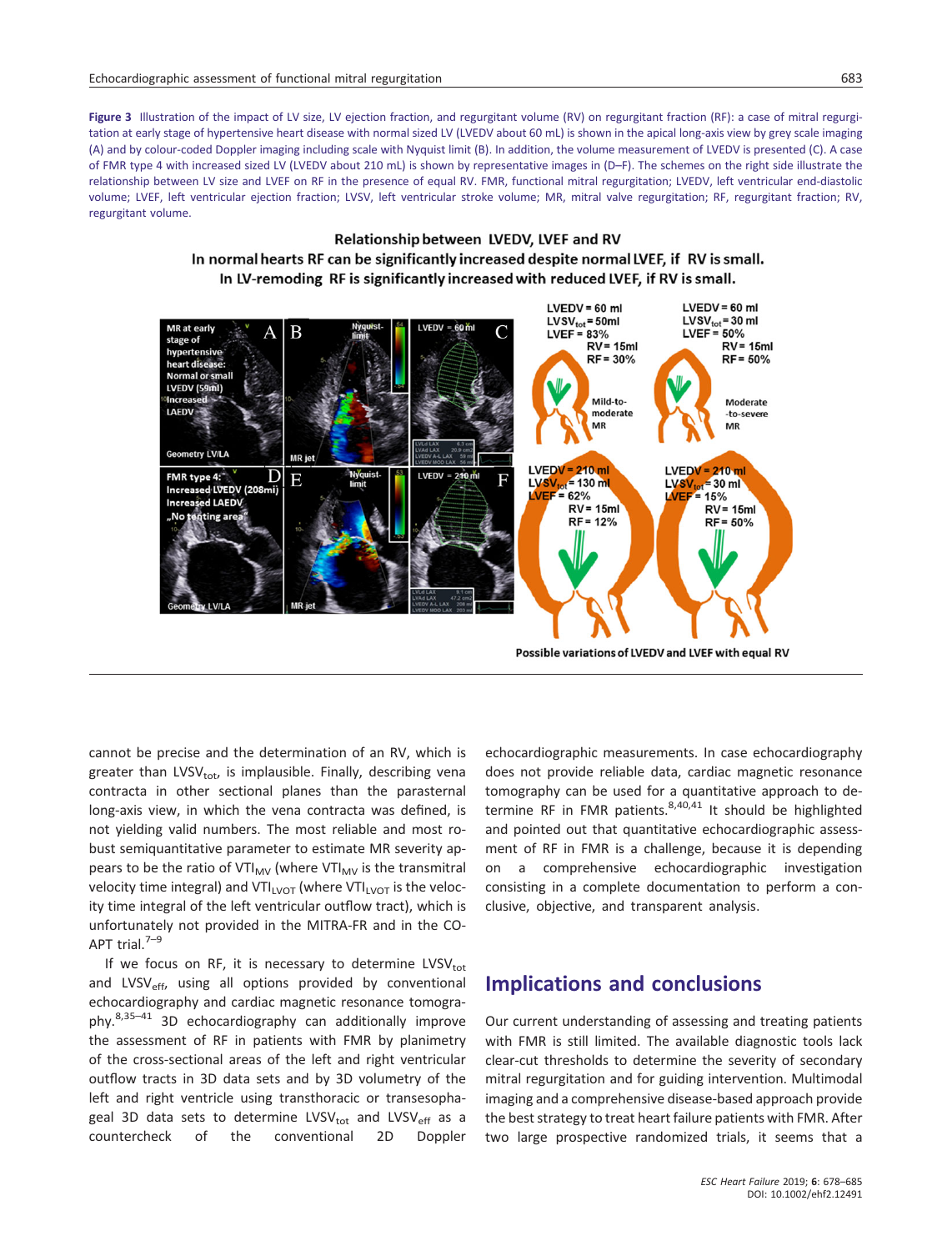therapeutic intervention may have a prognostic impact and can improve symptoms in selected patients, but uncertainty still exists with regard to the appropriate indication. After MITRA-FR and COAPT assessing FMR based on echocardiography still appears like opening Pandora's box. However, we believe that the following conclusions can be drawn and should be considered in the future:

- (1) A precise quantitative approach to determine MR severity is possible by comprehensive and standardized 2D and 3D echocardiography, focusing on RF as key parameter.
- (2) A pathomechanism-oriented classification of FMR by echocardiography may be considered.
- (3) The echocardiographic assessment of FMR severity as performed in COAPT and MITRA-FR does not appear to be appropriate for identification of patients deriving a therapeutic effect of percutaneous mitral valve therapy (a substantial selection bias appears likely). The calculated RV in the FMR patients in COAPT appears to be higher than the total stroke volume. With respect to the limitations of semiquantitative grading of the MR severity including the 2D-PISA method, future trials analysing

therapeutical effects in FMR should provide a quantitative assessment of the individual RF.

- (4) An additional image library should be considered in future trials on FMR to illustrate echocardiographic documentation quality.
- (5) Differences in baseline medical therapy between control and treatment groups should be reason enough to provide additional clinical and echocardiographic follow-up data prior to inclusion into future FMR trials and followup after inclusion.
- (6) The significant treatment effect in PRIME and the potential differences in baseline medical therapy in MITRA-FR and COAPT should cause attention, because they suggest a potential confounding bias.
- (7) Echocardiographic analysis of LV filling properties and right ventricular geometry and function should be included into future FMR trials.

#### Conflict of interest

None declared.

#### References

- 1. Obadia JF, Messika-Zeitoun D, Leurent G, Iung B, Bonnet G, Piriou N, Lefèvre T, Piot C, Rouleau F, Carrié D, Nejjari M, Ohlmann P, Leclercq F, Saint Etienne C, Teiger E, Leroux L, Karam N, Michel N, Gilard M, Donal E, Trochu JN, Cormier B, Armoiry X, Boutitie F, Maucort-Boulch D, Barnel C, Samson G, Guerin P, Vahanian A, Mewton N, MITRA-FR Investigators. Percutaneous repair or medical treatment for secondary mitral regurgitation. N Engl J Med 2018; 379: 2297–2306.
- 2. Stone GW, Lindenfeld J, Abraham WT, Kar S, Lim DS, Mishell JM, Whisenant B, Grayburn PA, Rinaldi M, Kapadia SR, Rajagopal V, Sarembock IJ, Brieke A, Marx SO, Cohen DJ, Weissman NJ, Mack MJ, COAPT Investigators. Transcatheter mitral-valve repair in patients with heart failure. N Engl J Med 2018; 379: 2307–2318.
- 3. Arora G, Patel N, Arora P. Futile MITRA-FR and a positive COAPT trial: where does the evidence leave the clinicians? Int J Cardiol Heart Vasc 2018; 22: 18–19.
- 4. Grayburn PA, Sannino A, Packer M. Proportionate and disproportionate functional mitral regurgitation: a new conceptual framework that reconciles the results of the MITRA-FR and COAPT trials. JACC Cardiovasc Imaging 2019; 12: 353–362.
- 5. Arnold SV, Chinnakondepalli KM, Spertus JA, Magnuson EA, Baron SJ, Kar S, Lim DS, Mishell JM, Abraham WT, Lindenfeld JA, Mack MJ, Stone GW, Cohen DJ, COAPT Investigators. Health status after transcatheter mitralvalve repair in heart failure and secondary mitral regurgitation: COAPT trial. J Am Coll Cardiol 73: 2123–2132.
- 6. Doenst T, Bargenda S, Kirov H, Moschovas A, Tkebuchava S, Safarov R, Diab M, Faerber G. Cardiac surgery 2018 reviewed. Clin Res Cardiol 2019 in press. [https://doi.org/10.1007/s00392-](https://doi.org/10.1007/s00392-019-01470-6) [019-01470-6](https://doi.org/10.1007/s00392-019-01470-6)
- 7. Lancellotti P, Tribouilloy C, Hagendorff A, Popescu BA, Edvardsen T, Pierard LA, Badano L, Zamorano JL, Scientific Document Committee of the European Association of Cardiovascular Imaging. Recommendations for the echocardiographic assessment of native valvular regurgitation: an executive summary from the European Association of Cardiovascular Imaging. Eur Heart J Cardiovasc Imaging 2013; 14: 611–644.
- 8. Zoghbi WA, Adams D, Bonow RO, Enriquez-Sarano M, Foster E, Grayburn PA, Hahn RT, Han Y, Hung J, Lang RM, Little SH, Shah DJ, Shernan S,<br>Thavendiranathan P, Thomas JD, Thavendiranathan P, Weissman NJ. Recommendations for noninvasive evaluation of native

valvular regurgitation: a report from the American Society of Echocardiography developed in collaboration with the Society for Cardiovascular Magnetic Resonance. J Am Soc Echocardiogr 2017; 30: 303–371.

- 9. Zoghbi WA, Asch FM, Bruce C, Gillam LD, Grayburn PA, Hahn RT, Inglessis I, Islam AM, Lerakis S, Little SH, Siegel RJ, Skubas N, Slesnick TC, Stewart WJ, Thavendiranathan P, Weissman NJ, Yasukochi S, Zimmerman KG. Guidelines for the evaluation of valvular regurgitation after percutaneous valve repair or replacement: a report from the American Society of Echocardiography developed in collaboration with the Society for Cardiovascular Angiography and Interventions, Japanese Society of Echocardiography, and Society for Cardiovascular Magnetic Resonance. J Am Soc Echocardiogr 32: 431–475.
- 10. Grigioni F, Enriquez-Sarano M, Zehr KJ, Bailey KR, Tajik AJ. Ischemic mitral regurgitation: long-term outcome and prognostic implications with quantitative Doppler assessment. Circulation 2001; 103: 1759–1764.
- 11. de Bonis M, Lapenna E, la Canna G, Ficarra E, Pagliaro M, Torracca L, Maisano F, Alfieri O. Mitral valve repair for functional mitral regurgitation in end-stage dilated cardiomyopathy: role